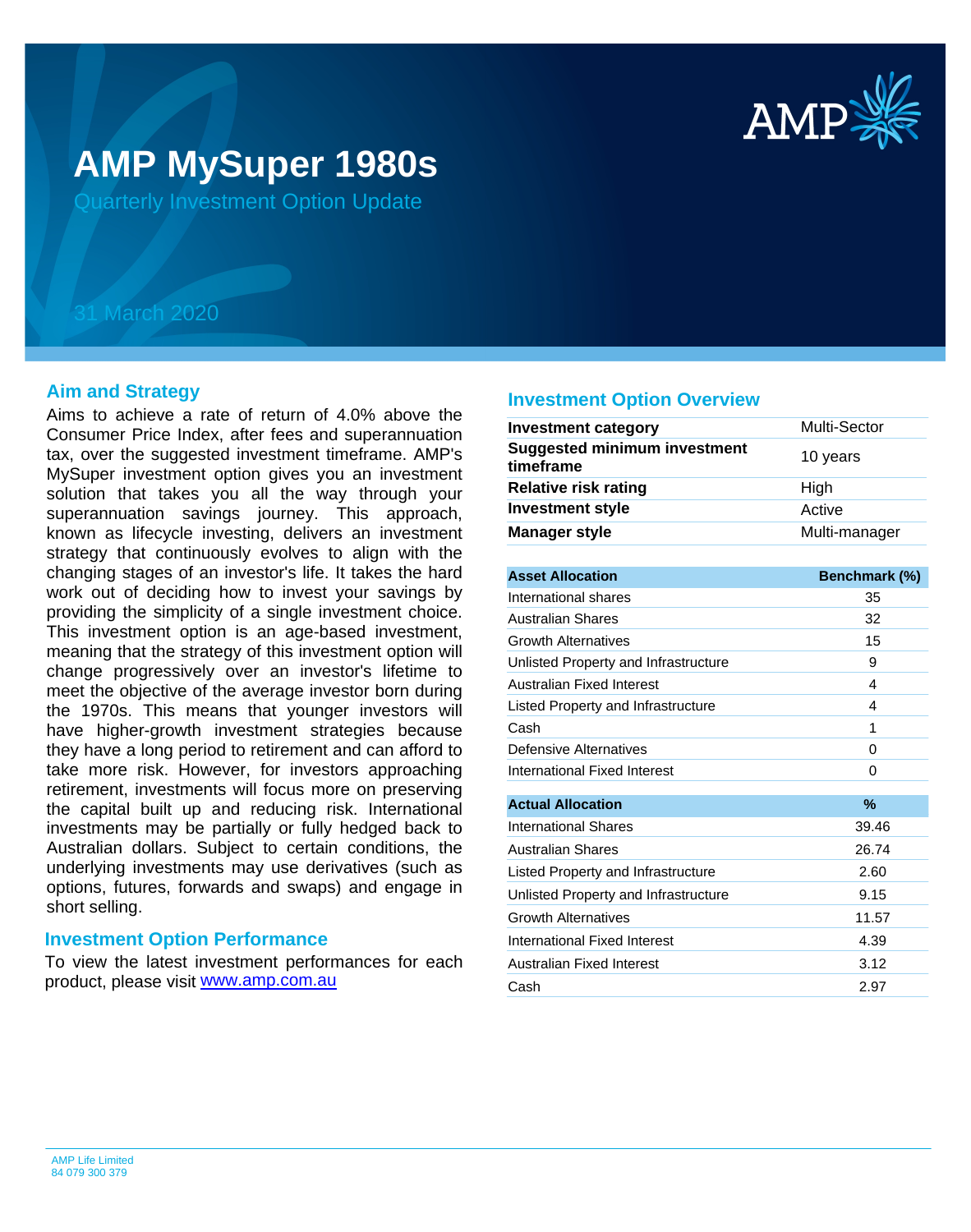### **Fund Performance**

AMP MySuper 1980s delivered a -13.0% return over the first quarter of 2020 as the world economy was brought to a standstill by the COVID-19 pandemic. Despite diversification and active management lessening the impact, the swiftness and severity of the disease all but erased the returns generated in 2019 as share markets fell sharply.

The start of the year saw concerns shift from trade and geo-politics to COVID-19 and its effect on the global economy. As infection rates and the number of countries impacted increased exponentially, the disease evolved from a primarily China-centric issue to a catalyst for global recession. In this environment, growth assets experienced extreme volatility and tight liquidity conditions. Despite record fiscal stimulus packages by global governments, and further rate cuts and quantitative easing by central banks to ease the economic impact, both developed and emerging market shares fell 20% and 19% respectively (in local currencies terms), with the Australian share market following suit. However, direct property and infrastructure assets reduced portfolio volatility as returns from direct assets are less sensitive to sharp market moves.

The outlook for 2020 has suffered greatly as the severity and duration of the pandemic remains unclear. Markets are likely to be volatile in the months ahead. AMP MySuper 1980s now has a below neutral exposure to shares. We have also increased exposures to defensive assets, such as cash, given the risk-adverse environment, while maintaining broad exposures to alternative assets such as direct property, infrastructure and hedge funds which allow us to manage portfolio risk in periods of share market volatility. It is important for young members to remember that these market shocks do not last forever and to remain focussed on the long term.

#### **Market Review**

The first quarter of 2020 began with the renewed conflicts between the US and Iran and the US-China trade tensions which were later resolved and share markets were encouraged by initial signs the global economy was improving. However, as March approached, the global surge in COVID-19 cases outside of China led to a pandemic. At the end of the quarter, despite the continued rise in new COVID-19 cases (especially in the US and Italy) and signs of a slowdown in global economic activity, share markets had a strong rebound in response to further announcements of unprecedented stimulus measures by governments and central banks.

The Federal Reserve reduced interest rates by a further 100 basis points to 0.00%–0.25% and commenced its quantitative easing. The US government announced the largest fiscal package, worth \$US2 trillion. The Bank of Canada lowered its overnight rate target to 0.75% and launched a credit facility program.

In Europe, the UK officially left the European Union on 31 January. The European Central Bank launched a new Pandemic Emergency Purchase Programme, worth €750 billion. The Bank of England lowered its Bank Rate further and launched a new substantial quantitative easing program whilst the UK government announced it credit guarantees.

In Asia, China's central bank announced a reduction in reserve ratios for banks. The Bank of Japan provided a significant liquidity injection and expanded its quantitative easing program.